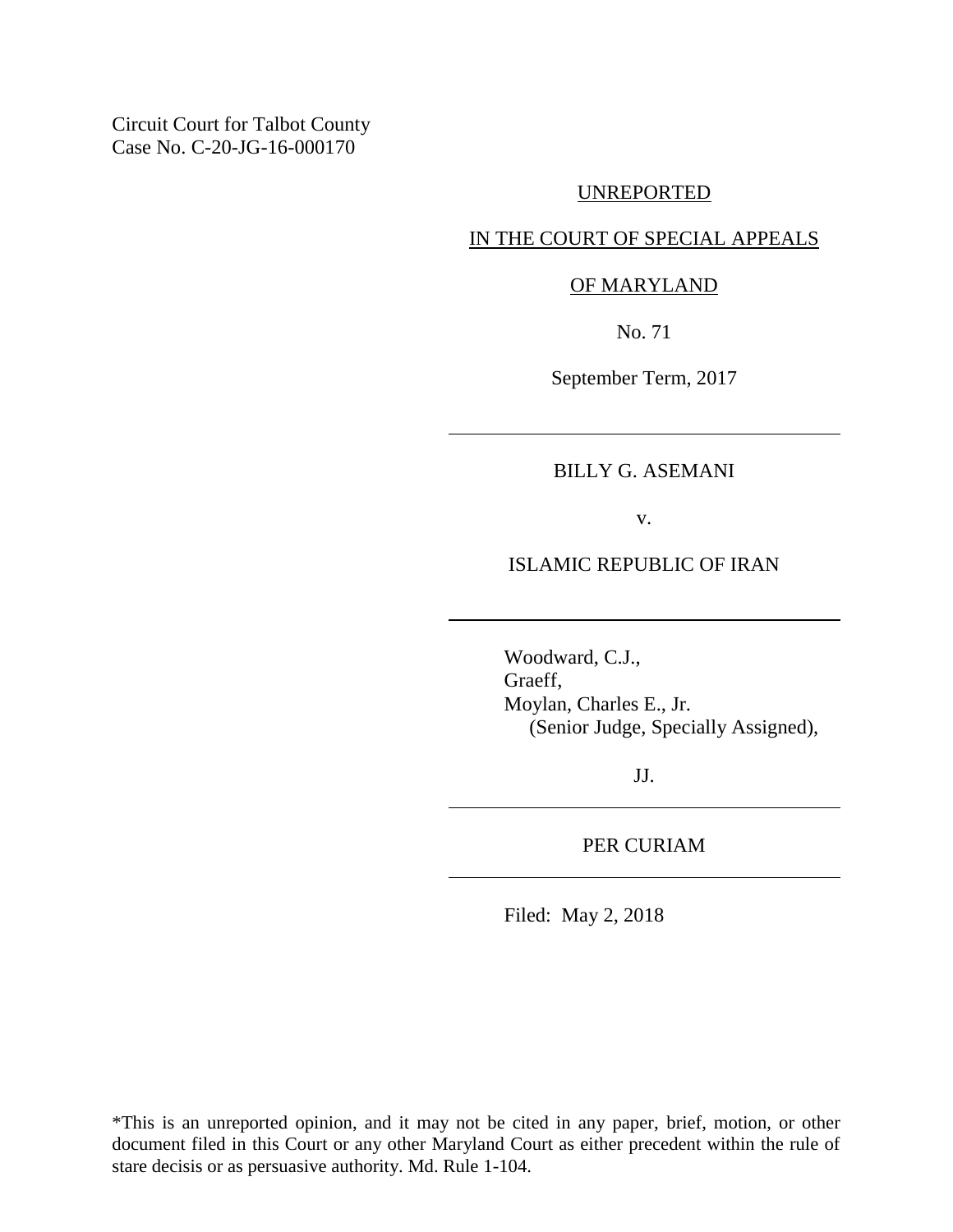Billy Asemani, appellant, filed, in the Circuit Court for Talbot County, a complaint against the Islamic Republic of Iran ("Iran"). Asemani's complaint alleged that Iran had engaged in an "extrajudicial taking" of real property owned by him in Iran (the "Property"), which Iran first seized when Asemani fled the country in October of 2000 and later "allocated" to the Islamic Revolutionary Guards Corps ("IRGC") in August of 2016. Asemani also maintained that, although Iran would ordinarily be immune from suit pursuant to the Foreign Sovereign Immunities Act ("FSIA"), it was exempt from immunity under the "expropriation exception" contained in 28 U.S.C.  $\S$  1605(a)(3).

Following the filing of Asemani's complaint, the circuit court, acting *sua sponte*, dismissed the complaint "for want of jurisdiction." In this appeal, Asemani contends that the circuit court erred in dismissing his complaint. Asemani's sole argument is that the court had jurisdiction to hear his claim because state courts have concurrent jurisdiction with federal courts under the FSIA.

We hold that the circuit court did not err in dismissing Asemani's complaint. The FSIA states, in pertinent part, that "a foreign state shall be immune from jurisdiction of the courts of the United States and of the States except as provided in sections 1605 and 1607 of this chapter." 28 U.S.C. § 1604. "The [FSIA] 'provides the sole basis for obtaining jurisdiction over a foreign state in the courts of this country.'" *OBB Personenverkehr AG v. Sachs*, 136 S.Ct. 390, 393 (2015) (quoting *Argentine Republic v. Amerada Hess Shipping Corp.*, 488 U.S. 428, 443 (1989)). When a defendant is a foreign sovereign (which Asemani concedes is the case here), that defendant is "entitled to immunity unless one of the statutory exceptions applies." *Cargill Intern. S.A. v. M/T Pavel Dybenko*, 991 F.2d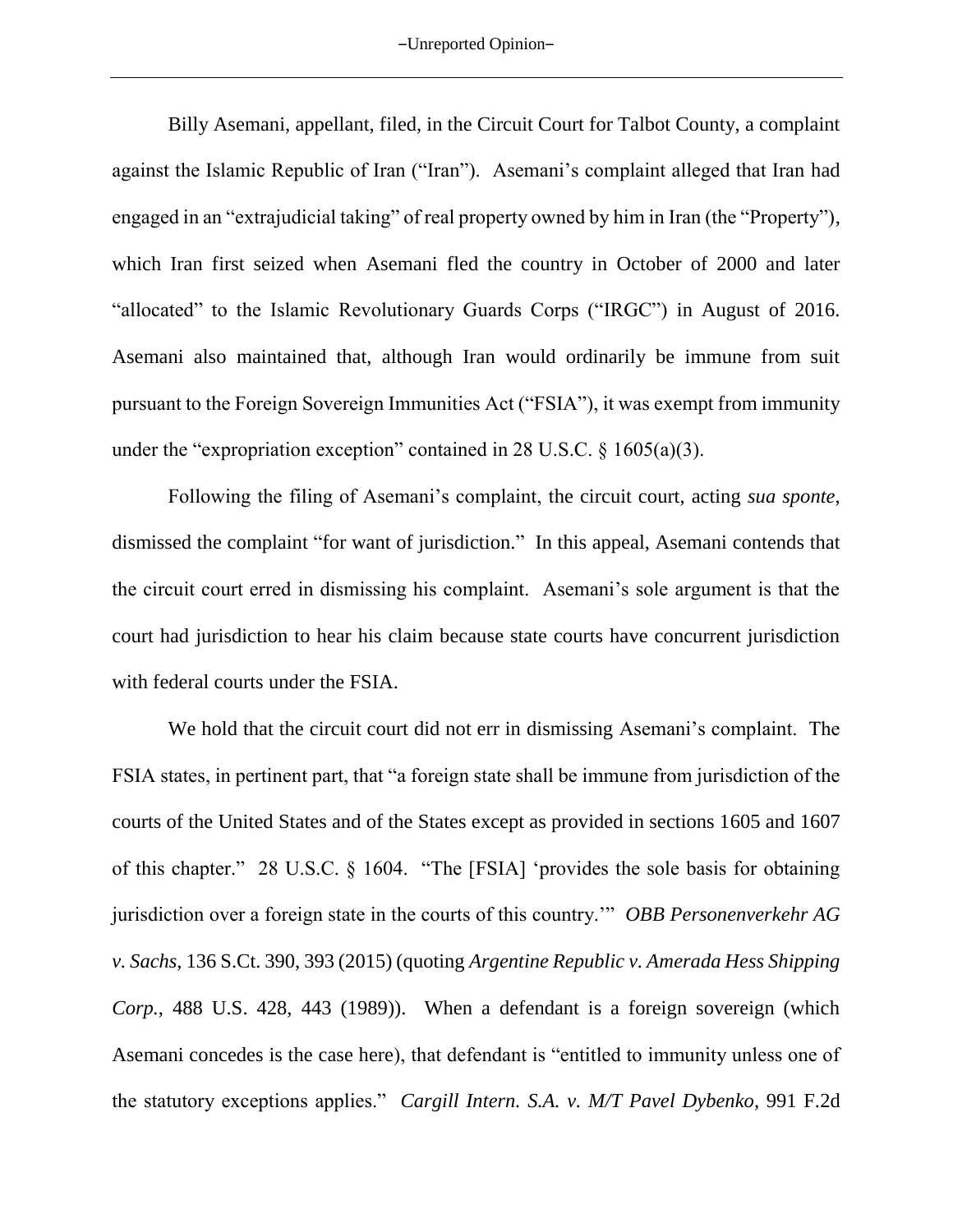1012, 1016 (2nd Cir. 1993). In such a situation, "the plaintiff has the burden of going forward with evidence showing that, under exceptions to the FSIA, immunity should not be granted<sup>[*.*]" *Id.* Moreover, "the FSIA 'must be applied by the district courts in every</sup> action against a foreign sovereign, since subject-matter jurisdiction in any such action depends on the existence of one of the specified exceptions to foreign sovereign immunity.'" *Amerada Hess Shipping Corp.*, 488 U.S. at 434-35 (citations omitted).

The question here, therefore, is whether Asemani has pled sufficient facts to invoke the circuit court's jurisdiction. As noted, Asemani has asserted the "expropriation exception" contained in  $\S$  1605(a)(3):

A foreign state shall not be immune from the jurisdiction of the United States or of the States in any case . . . in which rights in property taken in violation of international law are in issue and that property or any property exchanged for such property is present in the United States in connection with a commercial activity carried on in the United States by the foreign state; or that property or any property exchanged for such property is owned or operated by an agency or instrumentality of the foreign state and that agency or instrumentality is engaged in commercial activity in the United States[.]

28 U.S.C. § 1605(a)(3).

Clearly, the first part of  $\S$  1605(a)(3) is not applicable here because the property at issue – real property located in Iran – is not "present in the United States." *See* 28 U.S.C. § 1603(c) ("The 'United States' includes all territory and waters, continental or insular, subject to the jurisdiction of the United States."). Therefore, to invoke the court's jurisdiction under  $\S$  1605(a)(3), Asemani had to establish: 1) that the Property was taken in violation of international law; 2) that the Property is owned or operated by an agency or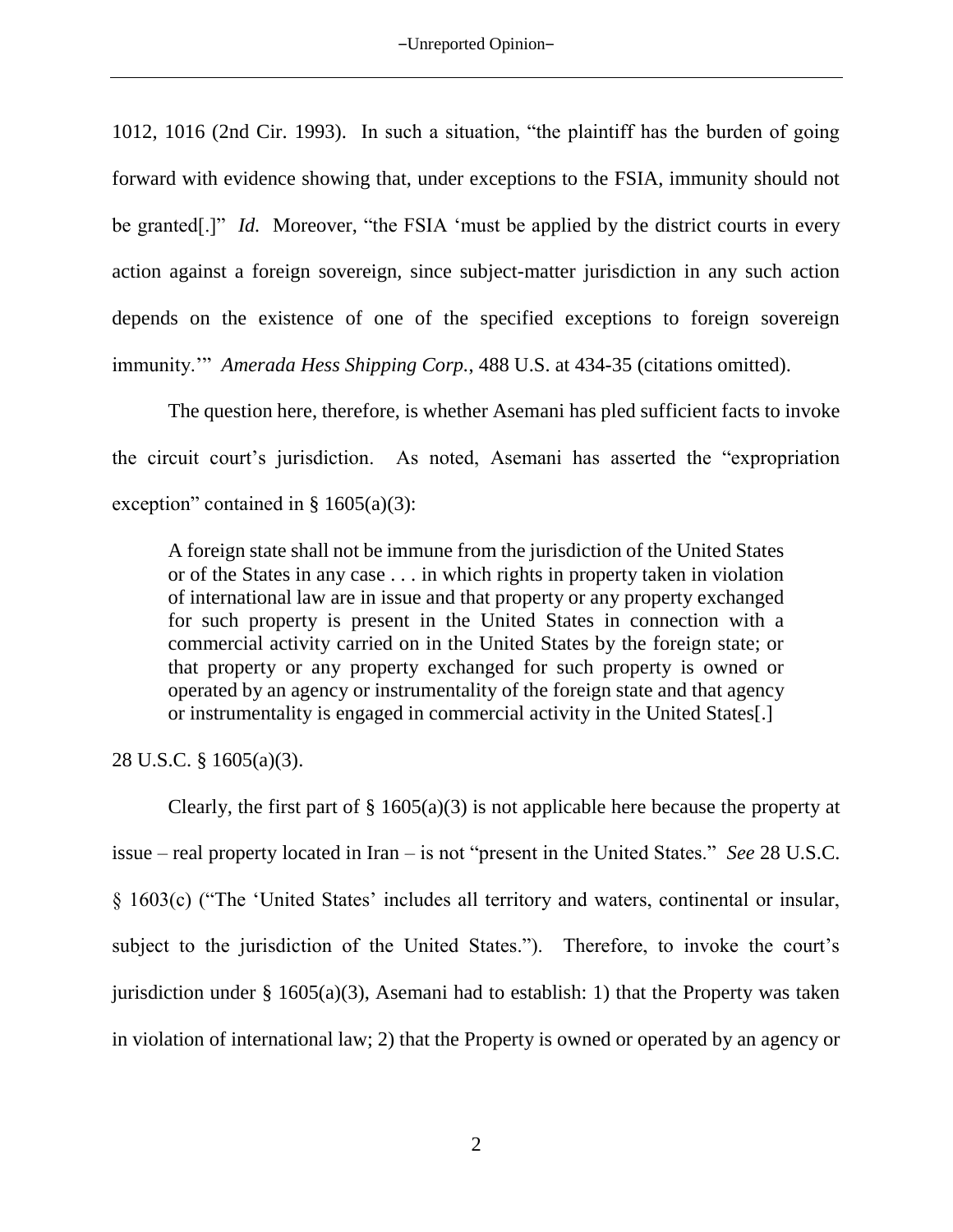instrumentality of Iran; and 3) that the agency or instrumentality is engaged in commercial activity in the United States. 28 U.S.C. §1605(a)(3).

As to the first prong, Asemani failed to establish that his Property was taken in violation of international law. According to Asemani's complaint, Iran seized the Property when he fled the country in the year 2000; however, the complaint is silent as to whether Asemani was an Iranian national at the time, so it is unclear as to whether the expropriation exception would even apply in Asemani's case. *See Siderman de Blake v. Republic of Argentina*, 965 F.2d 699, 711 (9th Cir. 1992) (noting that § 1605(a)(3) does not apply to a sovereign state's expropriation of its own citizen's property). Moreover, although Asemani's complaint discusses how the expropriation of his Property violated several federal, state, and "universal" laws, the complaint fails to assert, with any substance, how those abuses constituted a violation of international law. *See Bolivarian Republic of Venezuala v. Helmerich & Payne Intern. Drilling Co.*, 137 S.Ct. 1312, 1316 (2017) ("[F]acts bring the case within the scope of the expropriation exception only if they do show (and not just arguably show) a taking of property in violation of international law.")

Asemani's complaint also fails to establish that the IRGC is an agency or instrumentality of Iran. An "agency or instrumentality of a foreign state" is defined, in pertinent part, as "any entity . . . which is a separate legal person, corporate or otherwise [.]" 28 U.S.C. § 1603(b). Although Asemani makes the bald assertion that the IRGC is an agency or instrumentality of the Iranian Government, he fails to include any facts to support that claim. That said, pertinent case law suggests that the IRGC is not a "separate legal person" but rather part and parcel of Iran's government. *See, e.g., Cohen v. Islamic*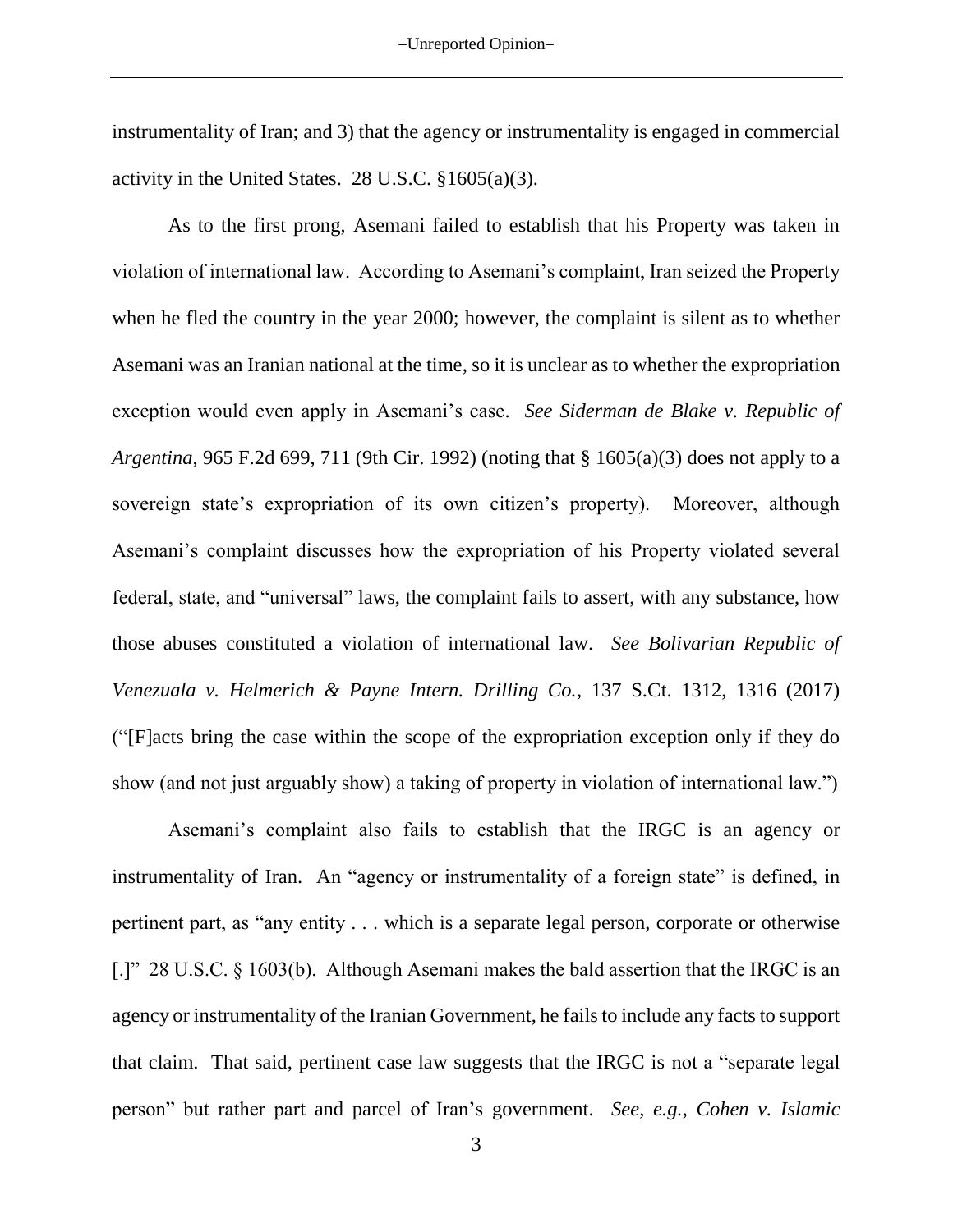*Republic of Iran*, 238 F.Supp.3d 71, 80-81 (D.D.C. 2017) ("[I]t is well-established by courts in this district that [the Iranian Ministry of Information and Security] and IRGC are the functional equivalent of Iran, thus qualifying as 'foreign states' as defined by the FSIA."); *Prevatt v. Islamic Republic of Iran*, 421 F.Supp.2d 152, 162 (D.D.C. 2006) ("[T]he IRGC's primary function is paramilitary, and 'a nation's armed forces are clearly on the governmental side.'") (citations omitted); *See also* 28 U.S.C. § 1603(a) (defining "foreign state" to include "a political subdivision of a foreign state **or** an agency or instrumentality of a foreign state as defined in subsection (b).") (emphasis added).

Finally, even if the IRGC were considered an agent or instrumentality of Iran, Asemani has failed to establish that the IRGC is engaged in commercial activity in the United States. The only fact alleged by Asemani in support is that "the Boeing corporation" and "others" have "signed multi-billion dollar contracts with Iran and with its formidable IRGC." Even if true, Asemani's claim does not establish that the IRGC is engaged in commercial activity *in the United States*.

In sum, Asemani failed to carry his burden of establishing the "expropriation exception" to Iran's sovereign immunity, and, as a result, the circuit court did not have jurisdiction to hear his claim. Consequently, the court did not err in dismissing Asemani's